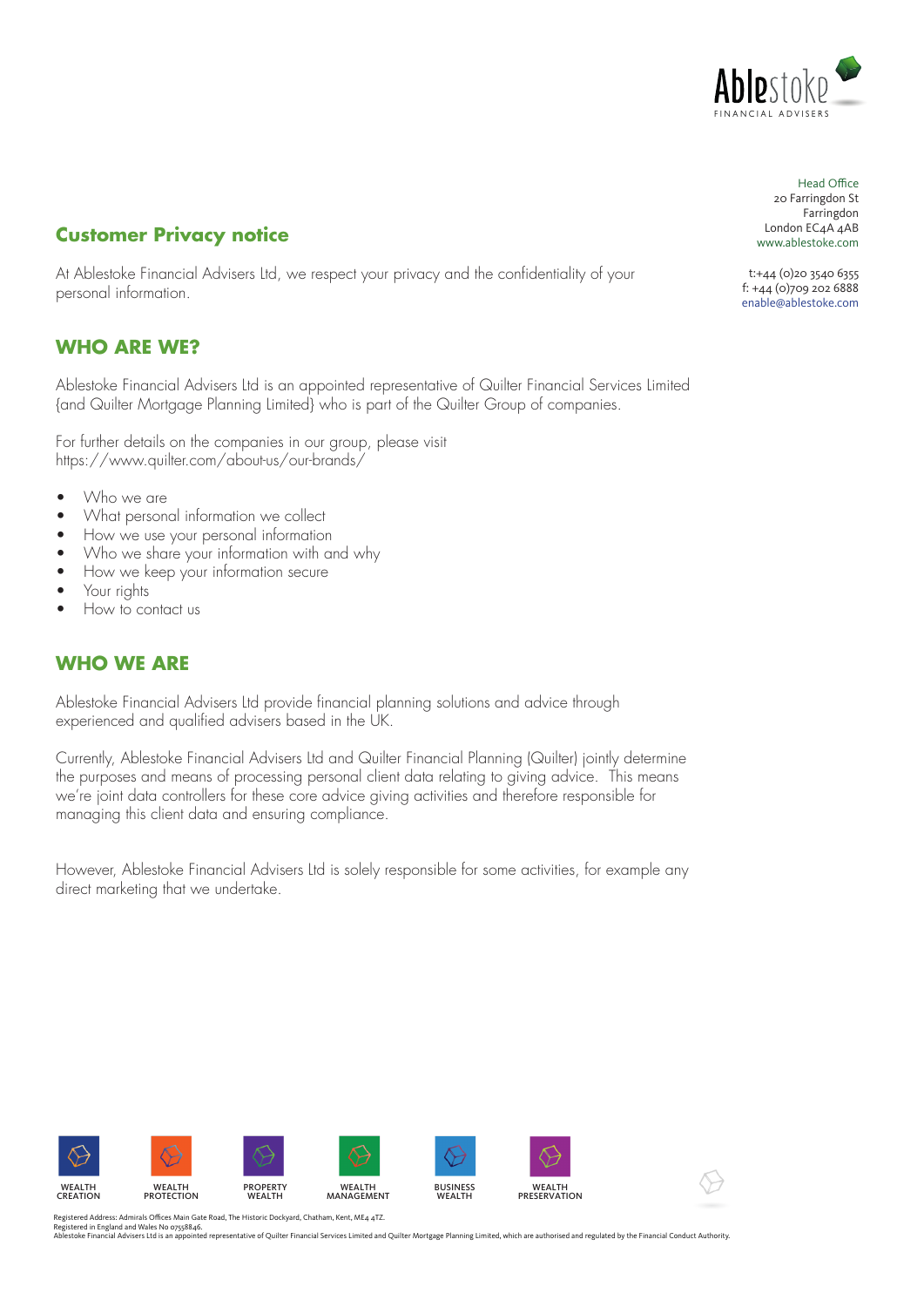

# **What personal information we collect**

Personal information includes your name, address, or phone number and other information that isn't otherwise publicly available. We collect personal information about you when you contact us about products and services, visit a financial advisor, visit a website we may have or register to receive one of our newsletters (if applicable).

The type of personal information we collect will depend on the purpose for which it is collected and includes:

- Contact details
- Information to verify your identity
- Family, lifestyle, health and financial information
- Payment details

We collect personal information directly from you. For example, we ask for personal information at the start of our relationship and in subsequent communications, in order to check your identity and protect you from fraud. This is a legal requirement and is important to help safeguard you against potential crime.

## **Special category information**

In some instances, it is necessary to collect more sensitive information (such as health or lifestyle information) which is called special category data. This is to allow us to provide our financial advice service to you. We will always obtain your consent during the advice process to gather this data and explain what information we require and why it is needed. Sensitive personal information will always be processed and stored securely. You can withdraw your consent at any time to us processing this data, however, this may mean that you can no longer access the service or product the information was gathered for.

#### **Cookies**

We also collect information about you from other sources. For example, our website automatically collects information from your computer using "cookies" which provides us with limited personal information. Cookies are small text files that are placed on your computer by websites that you visit. They're widely used in order to make websites work, or work more efficiently, as well as to provide information to the website owners. For further information visit www.aboutcookies.org or www.allaboutcookies.org.

You can set your browser not to accept cookies and the above websites tell you how to remove cookies from your browser. However, in a few cases, some of our website features may not function as a result.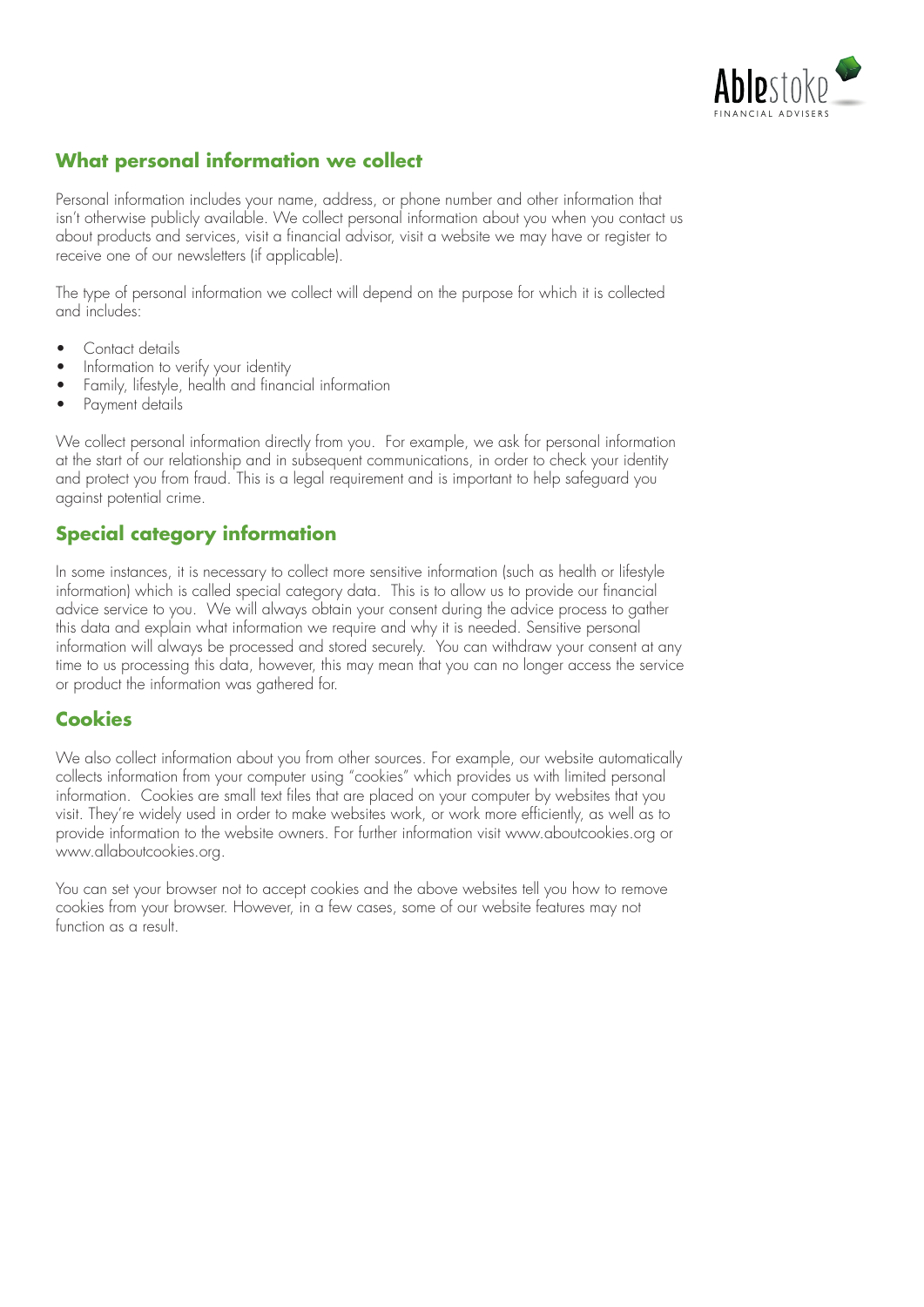

# **Data retention**

We keep your personal information only as long as is necessary for the purpose for which it was collected and to meet regulatory or legislative requirements. Personal information will be securely disposed of when it's no longer required, in accordance with our Data Retention and Disposal Schedule. A copy of this is available using the contact details below.

#### **On what basis do we collect data?**

The processing of your personal data is allowed under a number of lawful bases. The data required for the provision of products and services is processed on the basis there's a contract with you to do so. Any relevant marketing activity we undertake is done because, as a firm, we have a legitimate interest to do so. However, you have rights, as listed below, which impact how we can use and process your data.

#### **How we use your personal information**

We process your information in order to support and maintain our contractual relationship with you and to comply with legal and regulatory requirements. This includes the following:

- Providing our advice, products or services to you
- Carrying out transactions you have requested
- Confirming and verifying your identity for security purposes
- Credit scoring and assessment, and credit management (where applicable)
- Detecting and preventing fraud, crime, money laundering or other malpractice.

We also process your data for specific business purposes to enable us to give you the best products and services and the best and most secure experience. For example, we process your information to send you marketing that is tailored to your interests.

Our business purposes include the following:

- Enhancing, modifying, and personalising our services for the benefit of our customers
- Providing communications which we think will be of interest to you
- Market or customer satisfaction research or statistical analysis
- Audit and record keeping purposes
- Enhancing the security of our network and information systems.
- Supporting the testing and maintenance of systems.

You have the right to object to this processing if you wish, please see "YOUR RIGHTS" section below. Please bear in mind that if you object this may affect our ability to carry out the tasks above for your benefit.

We may also process your personal data as part of an acquisition or sale. Should this happen, you will be notified about any change to processing or data controller arising as a result of this activity.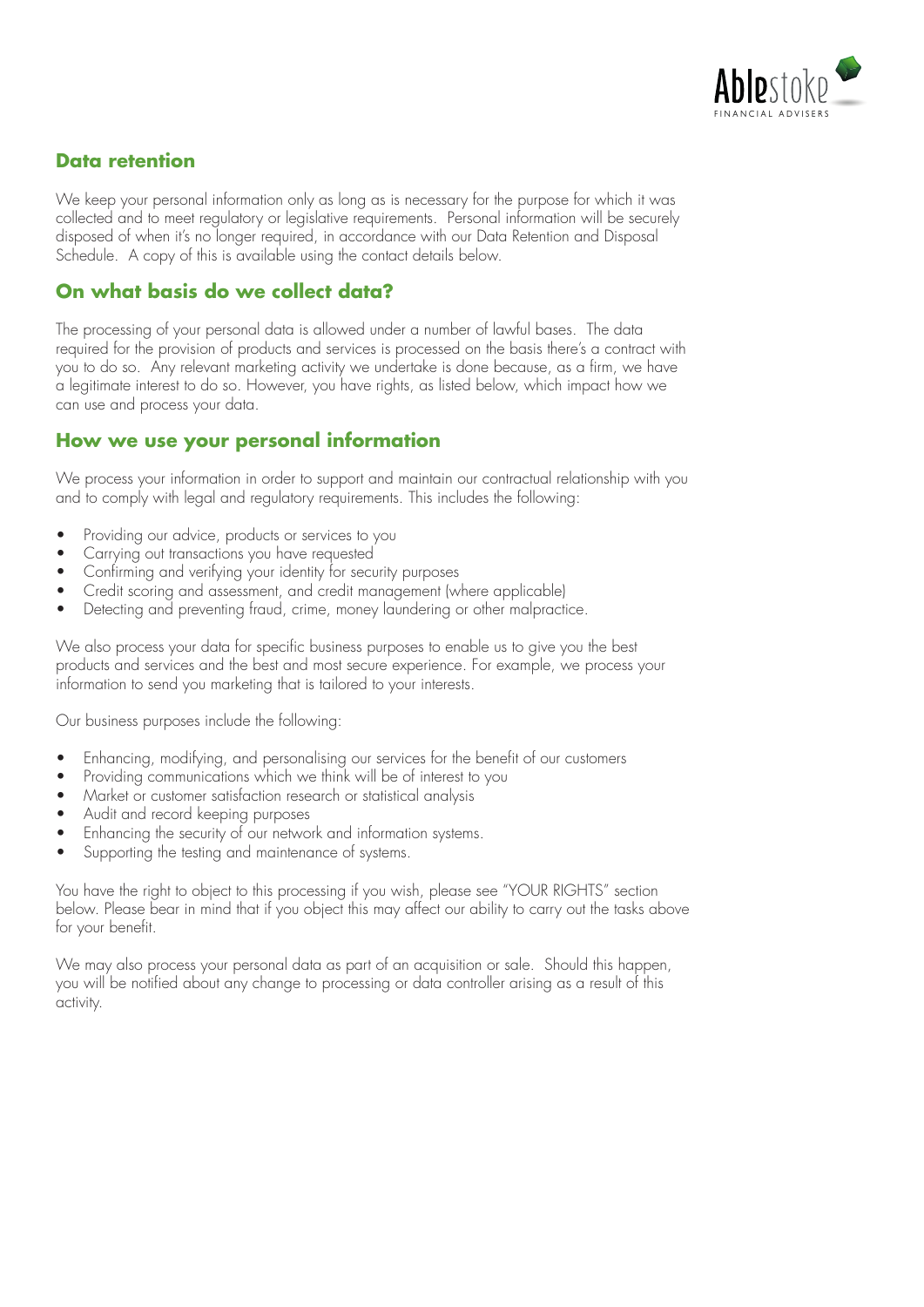

# **Who we share your information with and why**

We share your information with trusted third parties who perform tasks for us and help us to provide the services you require these include:

- Quilter Financial Planning Limited;
- Other adviser firms in the network for the purpose of providing you with advice (with your knowledge);
- The Quilter Group of companies to enhance the services and products we can offer you;
- Third parties to verify your identity, in line with money laundering or other requirements (this may involve carrying out checks with credit reference databases);
- Third parties who perform tasks for us to help us set up or service your plan (these third parties may be based in countries outside the European Economic Area (EEA) but where they are, we'll undertake an assessment of safeguards in place);
- Other organisations, including regulatory bodies, the police and fraud prevention agencies, to prevent and detect fraud;
- Third parties where required by law, court order or regulation; and
- Third parties as part of an acquisition or sale.

### **How we keep your information secure**

We're committed to ensuring the confidentiality of the personal information that we hold and we continue to review our security controls and related policies and procedures to ensure that your personal information remains secure.

When we contract with third parties, we impose appropriate security, privacy and confidentiality obligations on them to ensure that personal information is kept secure.

If we work with third parties in countries outside the EU, we ensure these are countries that the European Commission has confirmed have an adequate level of protection for personal information, or the organisation receiving the personal data has provided adequate safeguards.

In limited circumstances, data may be accessed outside of the EEA i.e. by employees when they travel. In these circumstances, we ensure there are appropriate information security measures in place to safeguard your information.

#### **Profiling**

Basic identifiers about you (e.g. your name and address) is matched with information from Experian Marketing Services to create demographics and infer customer 'types' so that Quilter Financial Planning and the Quilter group of companies can define groups based on factors like interests, age, location and more. This helps Quilter Financial Planning and the Quilter group of companies better understand our customers in order to adapt and improve our products and services.

If you would like to know more about the information we receive from Experian Marketing Services, you can visit their website (www.experian.co.uk/privacy/consumer-information-portal) which explains who Experian Marketing Services are, what they do and why.

## **Your rights**

Ablestoke Financial Advisers Ltd tries to be as open as it can be in terms of giving people access to their personal information and therefore have outlined your rights below. This privacy notice was drafted with brevity and clarity in mind, therefore further information can be gathered by contacting us using the details below, or more information about your data protection rights can be found here: https://ico.org.uk/for-organisations/guide-to-the-general-data-protection-regulationgdpr/individual-rights/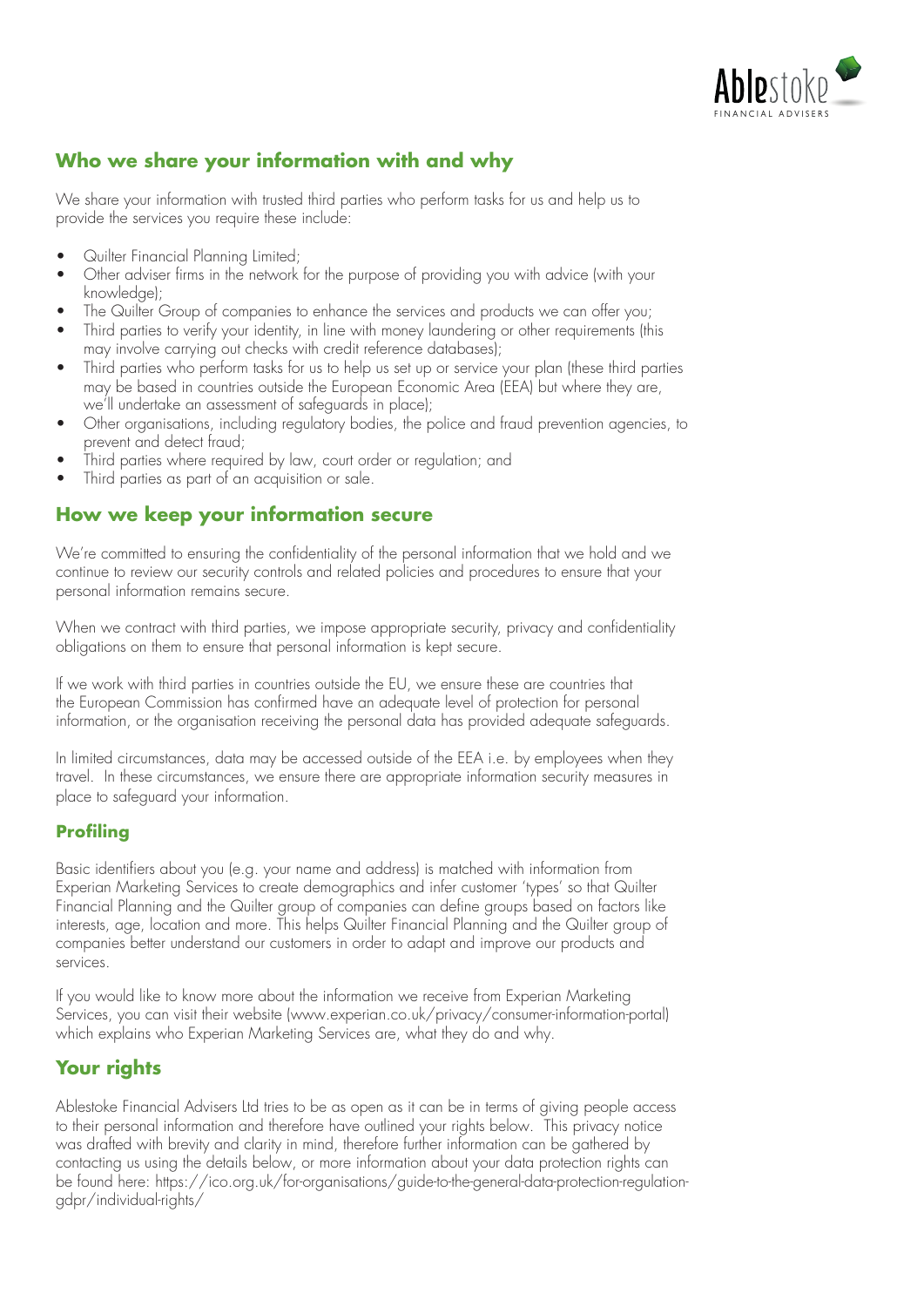

# **Marketing**

You have the right to opt out of receiving marketing information and tell us what your communication preferences are by contacting Quilter Financial Services using the details provided at the end of this notice or by using the opt out option below or on any email marketing. You may opt out at any time if you don't want to receive any further communications of this nature.

#### **Individual data rights and requests**

- The right to be informed You can request that we provide 'fair processing information', typically through this privacy notice;
- The right of access You may request a copy of the personal information we hold about you using the contact details found on the end of this privacy notice;
- The right to rectification The accuracy of your personal information is important to us. You have the right to ask us to update or correct your personal information;
- The right to erasure You may request the deletion or removal of personal data where there's no compelling reason for its continued processing;
- The right to object You may object to the processing of your data based on legitimate interests;
- The right to restrict processing You have a right to request we 'block' or suppress processing of your personal data;
- The right to data portability You may request to obtain and reuse your data; and
- The right not to be subject to automated decision-making including profiling.

If you wish to correct, restrict, delete or make changes to your personal information, or any of the data subject rights listed above, please contact us at the number/address listed below.

#### **How to contact us**

If you have questions about this notice, need further information about our privacy practices, or wish to give or withdraw consent, exercise preferences or correct your personal information, please contact us using the following details. Quilter will liaise with Ablestoke Financial Advisers Ltd on your behalf to effect your requests.

The Office of Data Protection Quilter Financial Planning Limited Senator House 85 Queen Victoria Street London EC4V 4AB

QFPDataGuardian@quilter.com